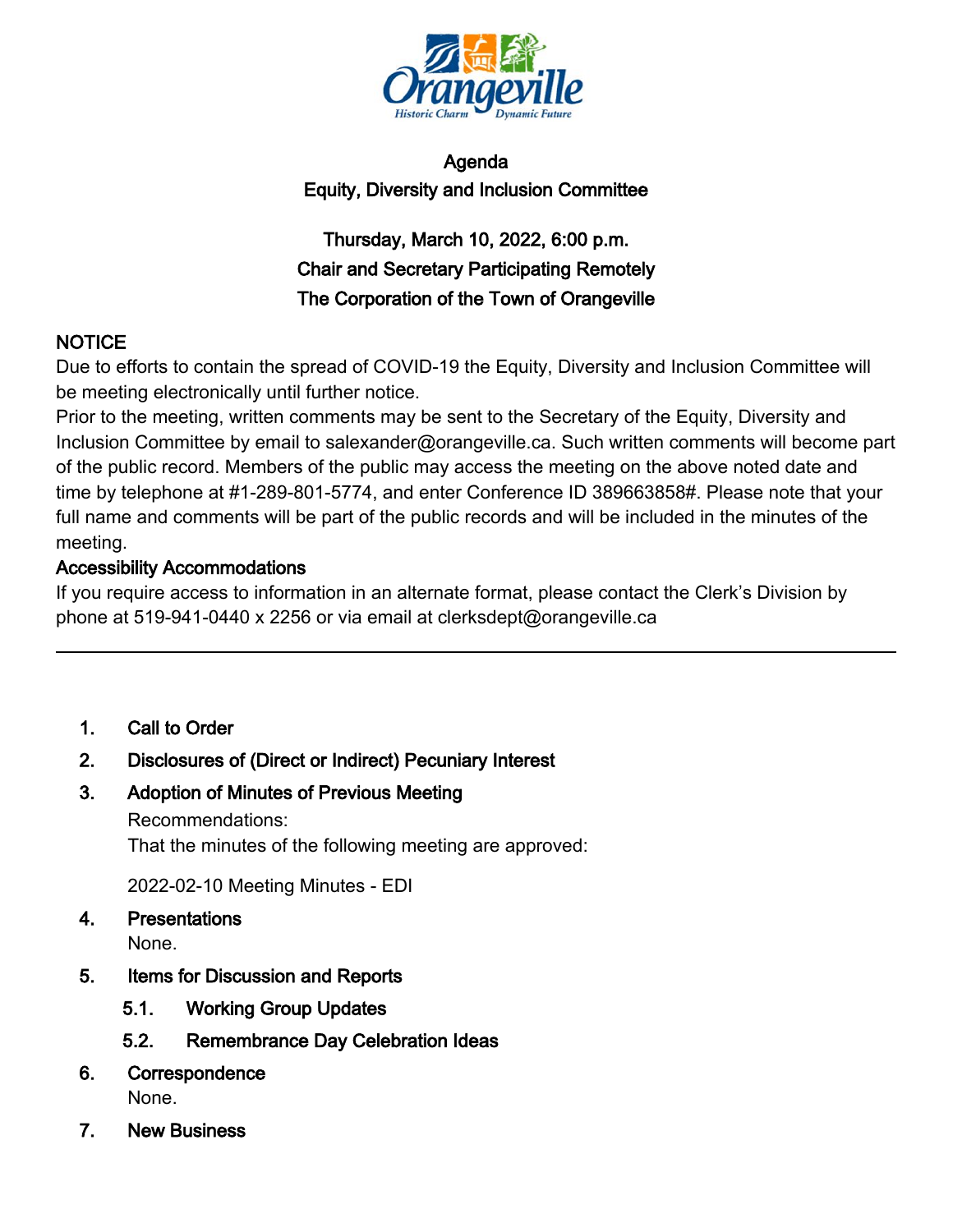## 8. Date of Next Meeting

The next meeting is scheduled for Thursday April 14, 2022 at 6 p.m.

# 9. Adjournment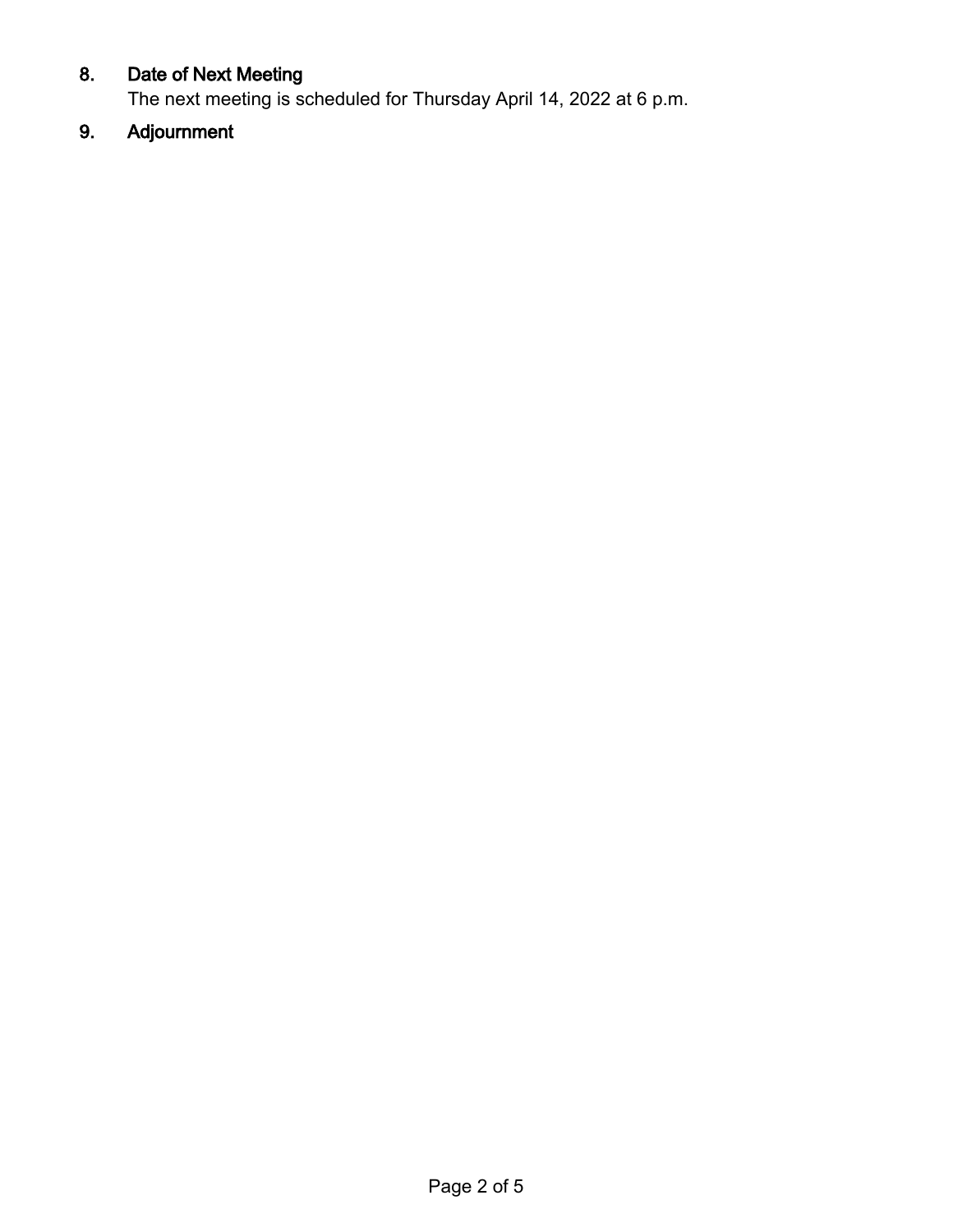

## **Minutes of the Equity, Diversity and Inclusion Committee**

## **February 10, 2022, 6:00 p.m. Chair and Secretary Participating Remotely The Corporation of the Town of Orangeville**

| <b>Councillor Lisa Post</b>                          |
|------------------------------------------------------|
| <b>Councillor Joe Andrews</b>                        |
| Sharyn Ayliffe                                       |
| <b>Polvier Folkes-Grandison</b>                      |
| Dawn Kelly                                           |
| Hazel Mason                                          |
| Shawna McNally                                       |
| David Nairn                                          |
| Sushil Shundil                                       |
| Patti Thomas, provided regrets                       |
| Andrea McKinney, General Manager, Corporate Services |
| <b>Emily White, Human Resources Clerk</b>            |
| Sarah Alexander, Human Resources Assistant           |
|                                                      |

## **1. Call to Order**

Meeting called to order at 6 p.m.

## **2. Disclosures of (Direct or Indirect) Pecuniary Interest**

None.

#### **3. Closed Meeting**

#### **Recommendation: 2022-003**

Moved by David Nairn

That a closed meeting of the Equity, Diversity and Inclusion Committee be held pursuant to Section 239 (2) of the Municipal Act for the purposes of considering the following subject matters;

Personal matters about an identifiable individual, including municipal or local board employees, litigation or potential litigation, including matters before administrative tribunals, affecting the municipality or local board.

#### **Carried Unanimously**

The Committee reconvened into the open meeting at 6:17 p.m.

## **4. Open Meeting**

**5. Rise and Report**

**Recommendation: 2022-005**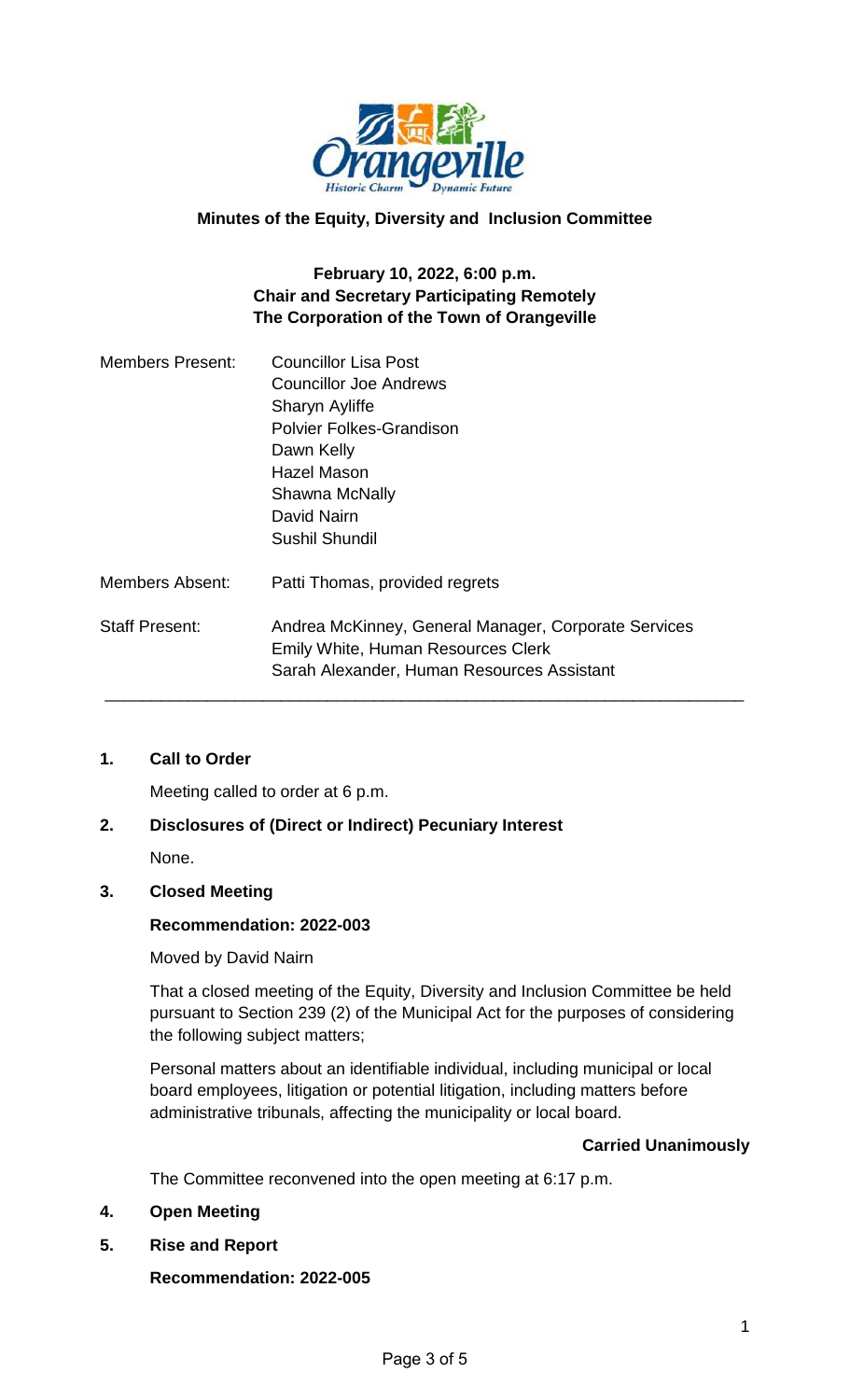Moved by Polvier Folkes-Grandison

That correspondence regarding personal matters about an identifiable individual, including municipal or local board employees, litigation or potential litigation, including matters before administrative tribunals, affecting the municipality or local board, be received.

## **Carried Unanimously**

## **6. Adoption of Minutes of Previous Meeting**

#### **Recommendation: 2022-006**

Moved by David Nairn

That the minutes of the following meeting are approved:

2022-01-13 Meeting Minutes - EDI

## **Carried Unanimously**

#### **7. Presentations**

None.

## **8. Items for Discussion and Reports**

#### **8.1 Updated Community Survey**

The community survey draft was updated and is available for testing. The survey will be sent to the Town Communications Division to ensure it is accessible. Members will review online survey for any technical difficulties.

## **8.2 Working Group Updates**

The Community Survey Working Group will meet next week to discuss launching the survey.

The Holi Festival Working Group arranged for a Mayor's Proclamation of Holi, on Friday March 18 at 9 a.m. Event details will be shared with the Town Communications Division and the Orangeville Public Library, and business owners, for advertisement.

## **8.3 Remembrance Day Celebration Ideas**

Suggestions included adding more flags representing various groups, inviting a member of the Indigenous community to speak at the event, and adding educational content to the event. Ideas to be discussed further at future Committee meetings, and added as an ongoing agenda item.

## **9. Correspondence**

## **9.1 Letter from Ms. Peggy Bond, regarding Town of Orangeville Vaccine Policy**

#### **Recommendation: 2022-007**

Moved by David Nairn

That the following correspondence is received:

Letter from Ms. Peggy Bond

## **Carried Unanimously**